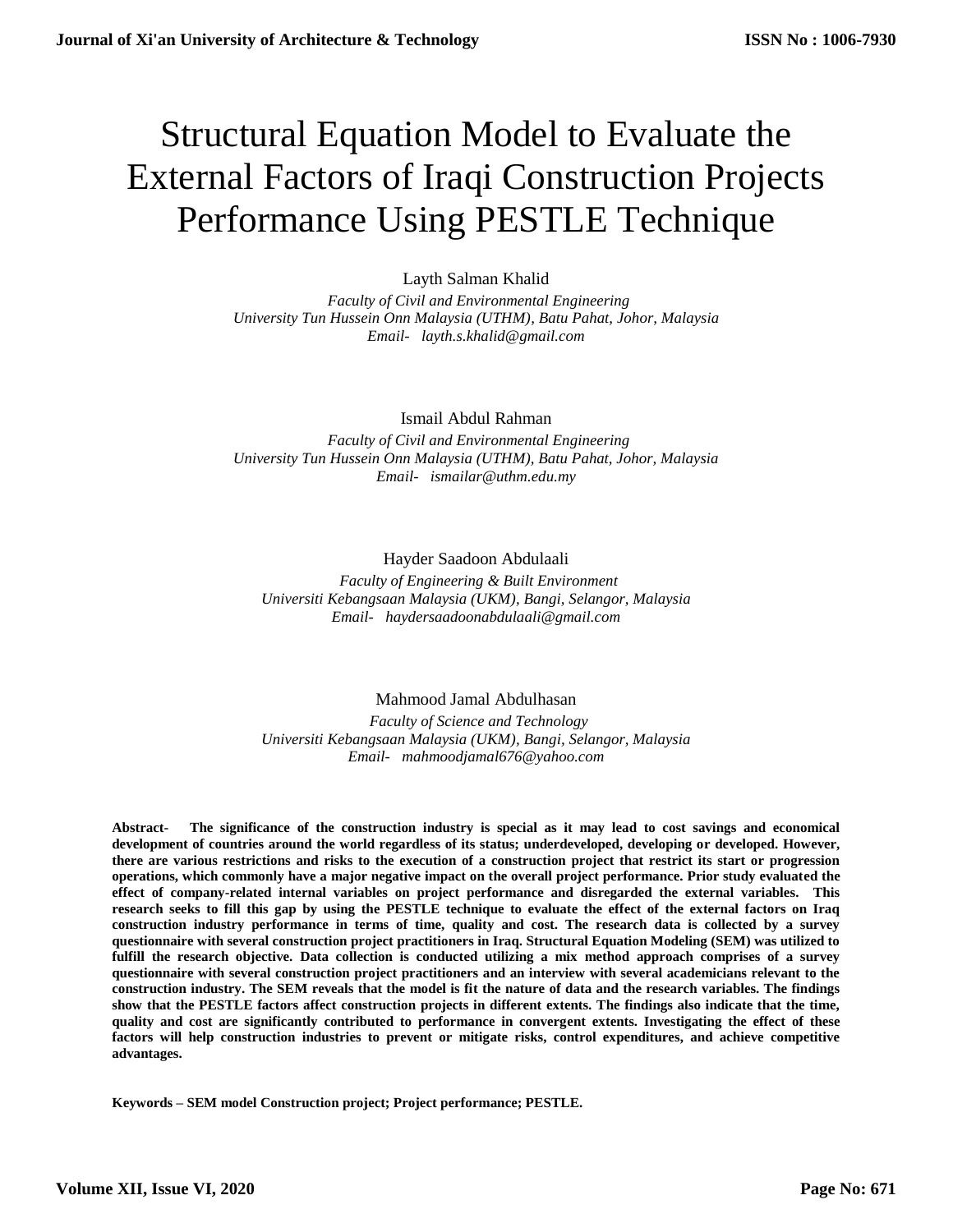#### I. INTRODUCTION

Construction industry carries a pivotal role in a nation's development. It significantly contributes to the growth and economy of the country, where construction projects constitute approximately 10% of Gross Domestic Product (GDP) in many developing and developed countries [1-3]. Thus, enhancing the construction industry performance is certainly contributing to cost saving and economic growth for countries globally, and it has to be dealt with efficiently at each construction stages starting from the design stage [4-6]. Many factors are used to evaluate project performance such as time, quality, cost, client satisfaction, safety and health business performance [3, 7] indicated that a project time, and estimated time and cost of a project are essential indicators of the project performance.

Completing a project in time, within specific budget according to certain specifications is an indicator of a success project [8, 9]. Auma [10] indicated that cost, time, quality influence the performance of construction project. Likewise, Abd El-Karim, et al. [11] confirmed the importance of cost and time as a significant determinant for the success of a construction project. Yet, a construction project execution is exposed to various restrictions and risks that limit its progress, consequently affect its performance [12-14]. As the construction industry works particularly on project-specific and multifaceted context including various parties, consulting professions, and contractual arrangements, it faces various challenges affecting its performance and development [15-17]. Enshassi, et al. [18] stated that accomplishing construction project effectively needs to consider business environment, political stability and economic with managerial quality, fiscal, technical and managerial performance. Rastogi and Trivedi [19] indicated that external factors cannot be controlled by organizations and they are difficult to be identified. Babalola, et al. [20] stated that external factors such as political, social, economic, and cultural have a significant impact on the performance of construction projects.

On the other hand, Pulaj and Kume [21] clarified that business strategies and managerial processes should consider the external environment due to their uncertainty and dynamics increase that need thorough analysis of the macro-environment using the PESTLE technique. Ansah, et al. [22] indicated that the key external challenges are categorized into essential groups called "PESTLE" factors. This strategic management technique utilized efficiently in the external factors recognition process. PESTLE refers to Political (P); Economic (E); Social (S); Technological (T); Legal (L) and Environmental (E). External factors are unforeseeable which may cause effects that cannot be simply handled or avoided without substantial losses; therefore, there is a necessity to study its influences on construction project. Understanding these influences is significant for construction industry to control expenditures, manage risks and achieve competitive advantages. This research considers Iraq as a case study due to the critical situation Iraq passing through especially political and economic difficulties that affect all aspects particularly after the American invasion in 2003 [23]. Some studies conducted in Iraq have investigated several influential factors on construction projects [24, 25] regardless studying the external factors separately despite their importance due to political, economic and social situation deterioration.

This study investigates the impact of external factors on Iraqi construction projects performance based on time, quality and cost using PESTLE techniques. This technique is utilized because it is a comprehensive framework and an effective tool to recognize, investigate, and categorize the various variables in the macro environment [22].

#### II. RESEARCH MODEL AND HYPOTHESES

Researchers developed several models on factors influencing the project construction performance based on time, quality and cost, which mostly studied project and participant-related internal factors. Alias, et al. [26] in his model investigated external factors impact, inclusive of impact of additional factors on business project performance, which includes political, economic, social, and technological issues. Niagara and Datche [27] studied social, economic and technology impact, including other factors impacting construction project performance in coastal region of Kenya. Alfakhri, et al. [28] generated a study model on numerous factors impacting Libya's construction project. Among these factors are the external factors, which include weather changes, political, economic, unstable situations. As stated by Durdyev, et al. [9] who studied the effect of social, environmental and technological factors among several factors on construction projects in Cambodia. While Soewin and Chinda [14] studied the impact of environmental and technological factors among others on construction project performance. Alashwal, et al. [29] studied the impact of economic, political, social and technological factors, including other factors on the international construction projects in Malaysia. Evidently, previous research considered the impact of several factors including some external factors.

Therefore, this study extends the literature by examining the impact of most external factors on construction project performance using PESTLE technique based on time, quality and cost due to its significant utilization by most researchers as frequent indicators. Thus, a conceptual model is developed to define the effect of PESTLE factors on construction project performance. There are six independent variables in this research (PESTLE factors), while the dependent variable is the project performance. Time, quality and cost are included as factors in the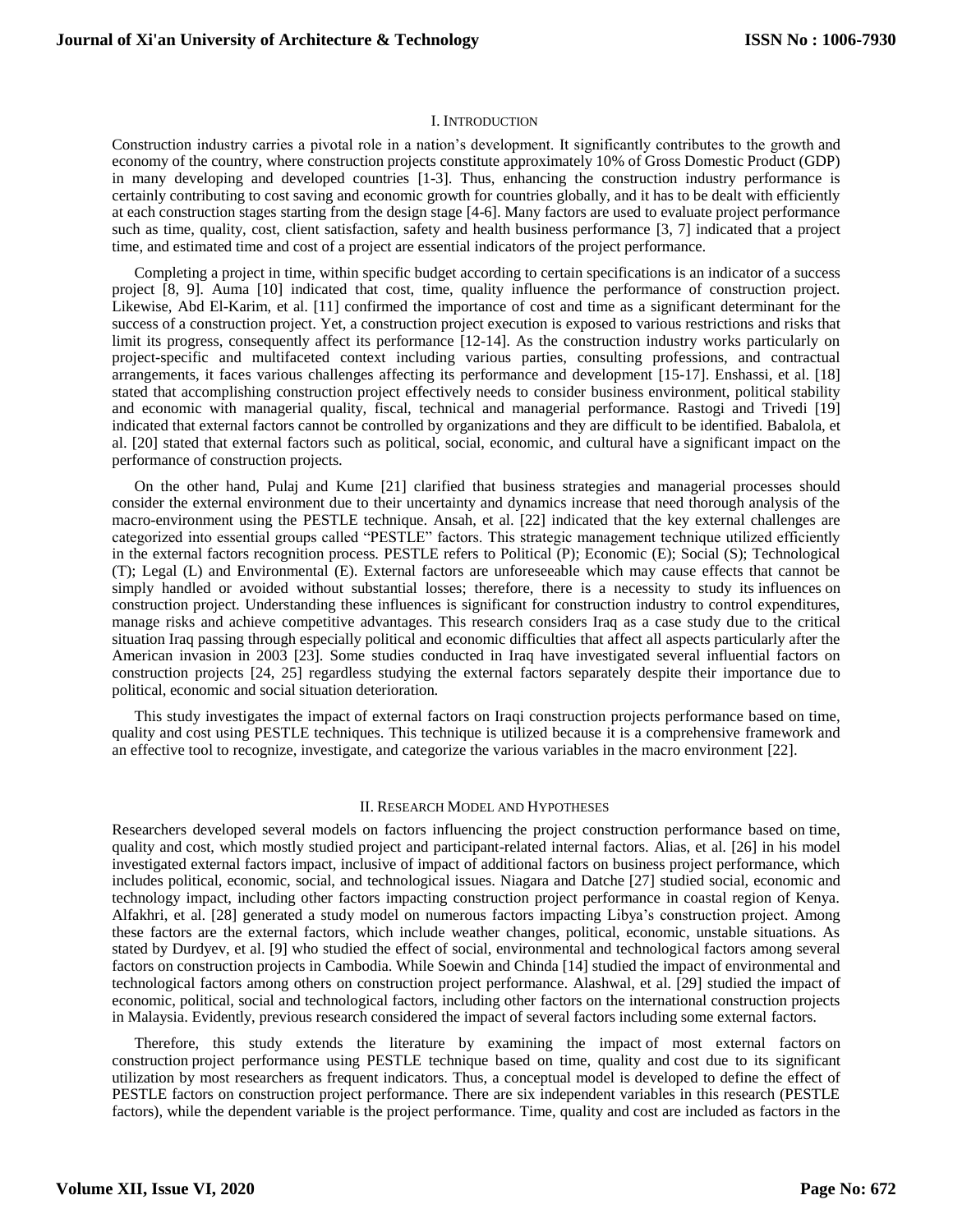conceptual model to investigate how they contribute to project performance since the literature indicates that they are the main indicators of performance. In reference to the developed conceptual model, six hypotheses are developed to investigate PESTLE factors impact on performance. The following figure illustrates the model of this research.



Figure 1. Research model

The model includes PESTLE factors with 39 items, and the time, quality and cost factors which include 21 items. Measurement sources of performance effects factors are introduced in Table 1.

| <b>Constructs</b><br>(Variables) | Items | Sources                                                                  |  |  |  |
|----------------------------------|-------|--------------------------------------------------------------------------|--|--|--|
| Political                        | 10    | Jaber (2015), Jose and Ambili (2017), Kogi (2013), Omran et al.          |  |  |  |
|                                  |       | (2012), Olukyode et al. (2015), Alias et al. (2014)                      |  |  |  |
|                                  |       | Kogi (2013), Jose and Ambili (2017), Enshassie al. (2016), Olawale       |  |  |  |
| Economic                         | 7     | and Sun, (2010) , Alias et al. (2014)                                    |  |  |  |
|                                  |       | Adenuga (2013), Aziz and Abdel-Hakam (2016), Jose and Ambili             |  |  |  |
| Social                           | 6     | (2017), Jaber (2015), Abdulsattar (2017), Alias et al. (2014)            |  |  |  |
|                                  |       | Nyoni and Bonga (2016), Adenuga, (2013), Jaber (2015), Alias et al.      |  |  |  |
| Technological                    | 6     | $(2014)$ , Niagara and Datche $(2015)$                                   |  |  |  |
|                                  |       | Enshassie al. (2016), Jaber (2015), Omran et al. (2012), Haseeb et al.   |  |  |  |
| Legal                            | 5     | (2011)                                                                   |  |  |  |
| Environmental                    |       | Jaber (2015), Jose and Ambili (2017), Haseeb et al. (2011), Ogunde et    |  |  |  |
|                                  | 5     | al. (2017), Abdulsattar (2017)                                           |  |  |  |
|                                  |       | Enshassi et al. (2009), Haseeb et al., (2011), Jaber (2015), Aziz and    |  |  |  |
| Time                             | 7     | Abdel-Hakam (2016)                                                       |  |  |  |
|                                  |       | Enshassi et al. (2009), Jaber (2015), Aziz and Abdel-Hakam, (2016),      |  |  |  |
| Cost                             | 7     | Abdulsattar (2017)                                                       |  |  |  |
|                                  |       | Enshassi et al. (2009), Omran et al. (2012), Jaber (2015), Enshassie al. |  |  |  |
| <b>Quality</b>                   | 7     | (2016)                                                                   |  |  |  |

| Table -1 Measurement sources of performance effects factors |
|-------------------------------------------------------------|
|-------------------------------------------------------------|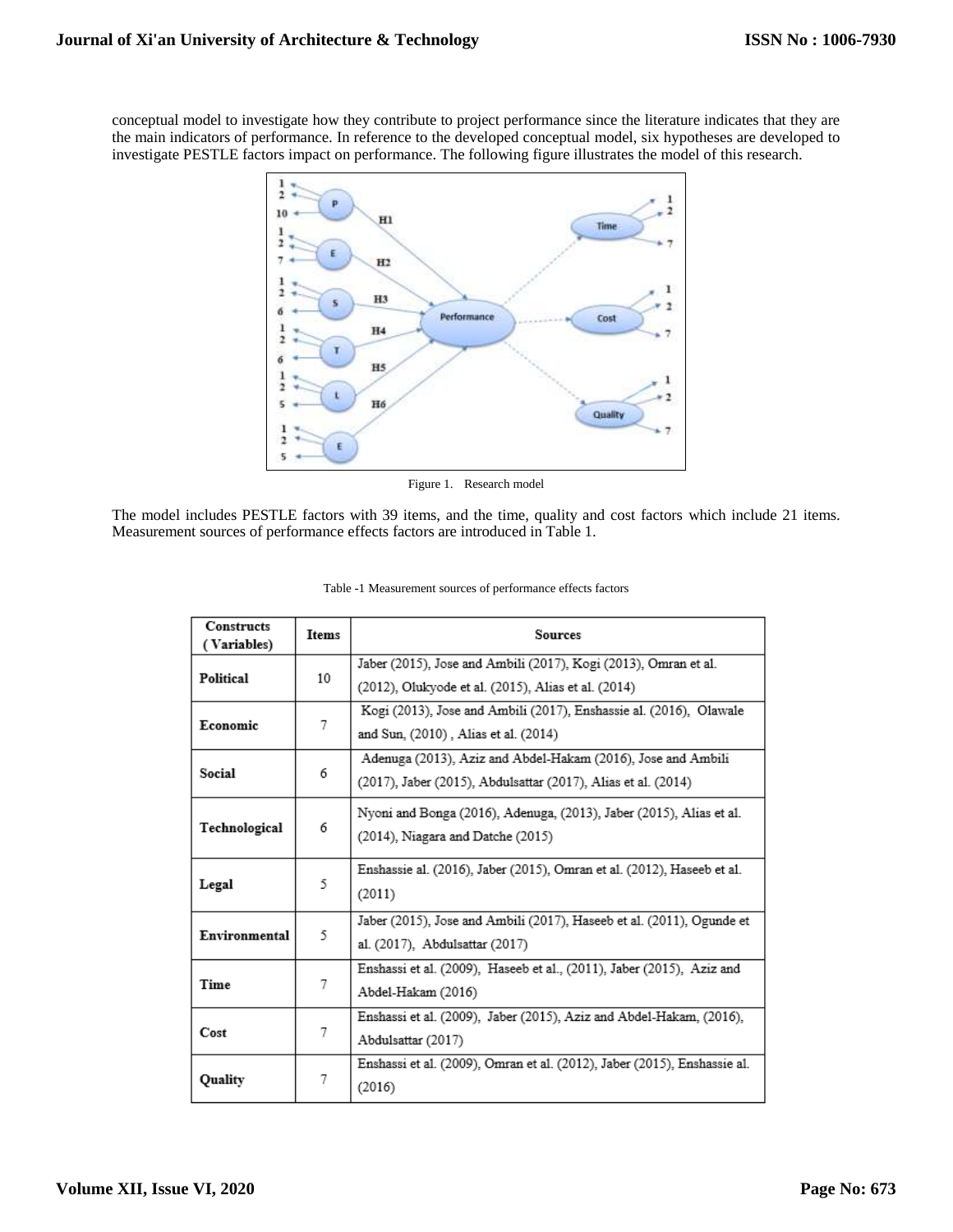Based on the research model, six hypotheses are developed:

- H1: Political factor has a significant impact on project performance
- H2: Economic factor has a significant impact on project performance
- H3: Social factor has a significant impact on project performance
- H4: Technological factor has a significant impact on project performance
- H5: Legal has a significant effect on project significant impact on project performance
- H6: Environmental has a significant impact on project significant effects on project performance

#### III. RESEARCH METHODOLOGY

To evaluate the validity of the proposed research model, data collection is conducted using a structured questionnaire with various project parties in several organizations in public sector in construction industry in Iraq. The actual survey questionnaire is the outcome of a reliability test and a validation process. The reliability test includes a pilot study with 30 respondents from construction projects of Iraq, while the validation includes 12 expert judgments from construction sector in Iraq and Malaysia. The actual questionnaire includes three sections for demographic factors, effects of PESTLE on project performance and effects of time, quality and cost on project performance respectively.

The target respondents for this survey are different construction project parties such as contractors, subcontractors, consultants, project manager, and civil engineers who are selected based on random sampling technique. The selected sample size based on Hair Jr, et al. [30] stated that the equal is to 10 times the largest number of formative indicators used to measure a single construct. The size should be 100, but in total of 140 sets of questionnaires was administered for varying reasons (incomplete, missing, disregarded) to prevent insufficiency in the total survey questionnaire. Respondents were requested to rate all the research variables items using the Likert 5-point scale. Using PLS-SEM package, the questionnaire data is analyzed utilizing various statistical analysis (e.g. Descriptive analysis and Multivariate analysis) to construct the SEM-model of the influencing PESTLE factors.

#### IV.SEM MODEL

The next stage is to carry out the test to construct the SEM model, after specifying the convergent and discriminant validity. The SEM-PLS is applied to test the research model and evaluate the research hypothesizes. The structural model explains the relations among all research variables. The bootstrap procedure is used to estimate the PLS path models and assess the significance of path coefficients.



Figure 2. The SEM Model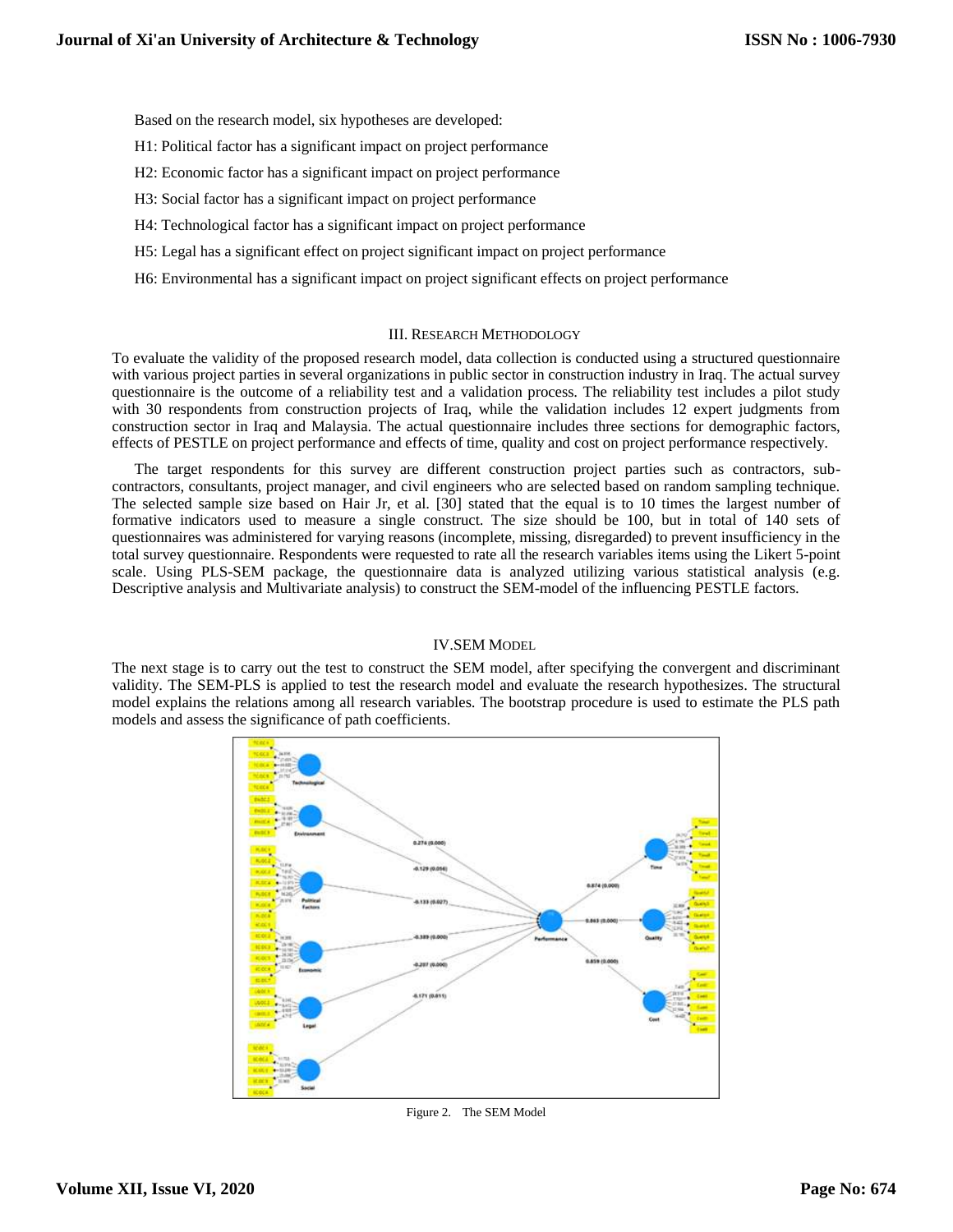# *A. Path Coefficient*

The results of the boot strapping method are introduced in Table 7. They include the standardized path relationships among the PESTLE constructs (path coefficients) in the structural equation model as well as the significance estimation of relationships. Hair Jr, et al. [30] stated that the path coefficients (β) possess standardized values of between  $-1$  to  $+1$ . To demonstrate the importance of a relationship, P value should be less than 0.05 and the t value should be greater than 1.96 [30].

| Hypotheses     | Path                            | β        | SE    | value         | P<br><b>Values</b> | Inference   |
|----------------|---------------------------------|----------|-------|---------------|--------------------|-------------|
| H1             | Political --- > Performance     | $-0.133$ | 0.06  | 2.212         | 0.027              | Significant |
| H2             | Economic ----> Performance      | $-0.389$ |       | $0.057$ 6.795 | $\mathbf{0}$       | Significant |
| H <sub>3</sub> | Social -----> Performance       | $-0.171$ | 0.067 | 2.537         | 0.011              | Significant |
| H <sub>4</sub> | Technological ----> Performance | 0.274    | 0.058 | 4.712         | $\theta$           | Significant |
| H <sub>5</sub> | Legal -----> Performance        | $-0.207$ | 0.053 | 3.932         | $\mathbf{0}$       | Significant |
| H6             | Environment --- > Performance   | $-0.129$ | 0.068 | 1.985         | 0.04               | Significant |

| Table -2 Path coefficients of time, cost and quality |  |  |
|------------------------------------------------------|--|--|
|------------------------------------------------------|--|--|

Table 2 shows that values of  $\beta$  are within the limit. The values of (P & t) indicate significant effects of the PESTLE constructs on performance.

Table 3 shows the path coefficients of the SEM model regarding to how the total performance in terms of time, quality and cost is affected by the PESTLE.

| β |       | $P$<br>value                                                                             | Inference    |
|---|-------|------------------------------------------------------------------------------------------|--------------|
|   |       | 0                                                                                        | Significant  |
|   |       | $\mathbf{0}$                                                                             | Significant  |
|   |       | 0                                                                                        | Significant  |
|   | 0.859 | $0.02$ 42.207<br>Performance -----> Quality   0.863   0.036 24.222<br>0.874 0.032 27.339 | $SE$ / value |

| Table -3 Measurement sources of performance effects factors |  |
|-------------------------------------------------------------|--|
|-------------------------------------------------------------|--|

Table 3 shows that the t values are more than 1.96 and P values are zero, and  $\beta$  is large. This confirms that time, quality and cost can be significantly used to measure the project performance and this is in line with most literature.

# *B. Hypotheses Testing*

The non-parametric bootstrap with 5000 repetitions was used for testing the hypotheses by calculating t-value. The corresponding t values was calculated using 5000 bootstrap samples. A two-tail t-test was used for all paths. In addition to the summary of the path coefficients results, Table 9 displays the research hypotheses for the relations between PESTLE factors and the performance. Table 9 displays the research hypotheses for the relations between PESTLE factors and the performance.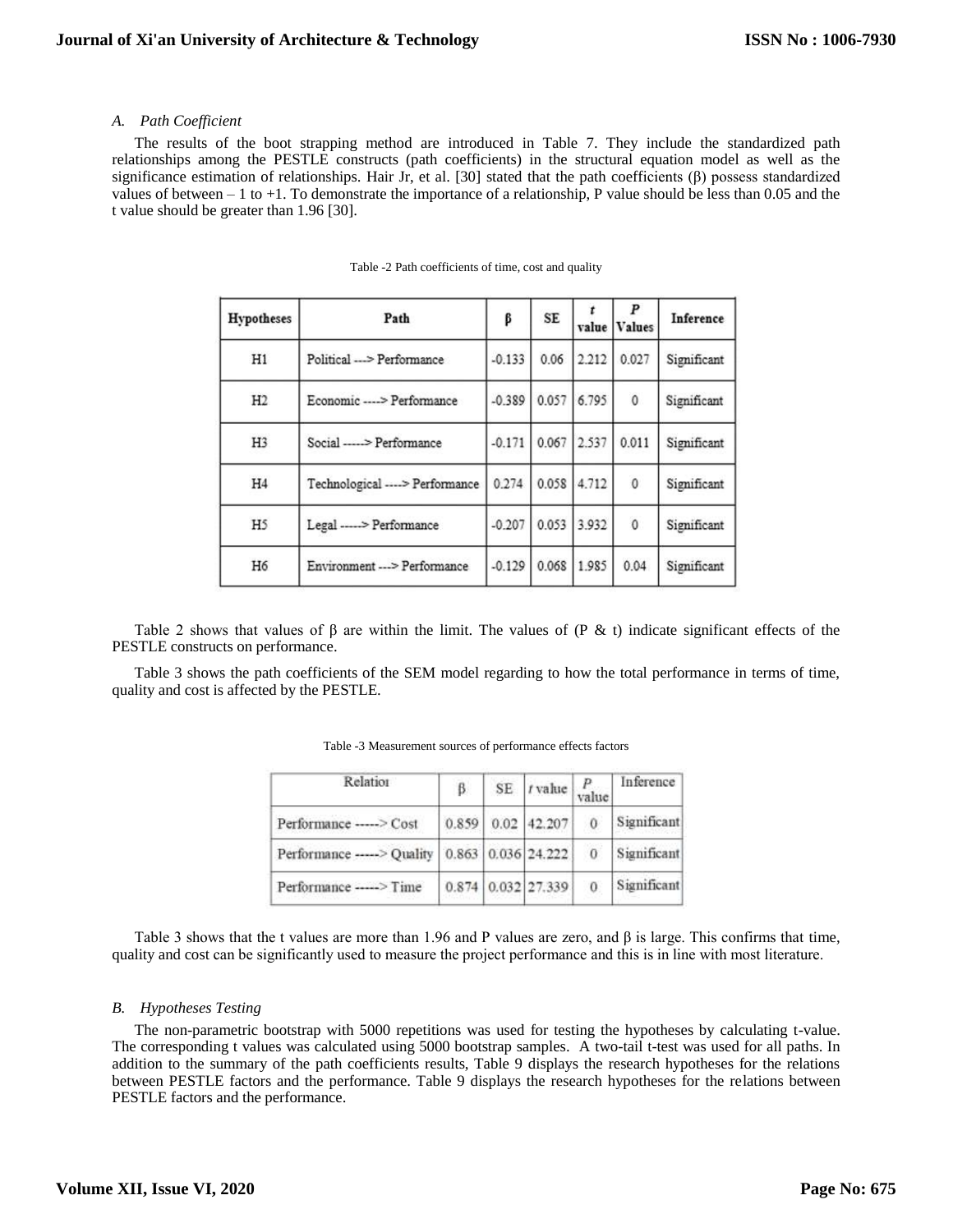Table 4 shows that values of  $\beta$  are within the limit. The values of (P & t) indicate significant effects of the PESTLE constructs on performance. Therefore, all the hypotheses are supported.

• Hypothesis H1 is supported. This is in agreement with Abdulsattar [25], Jaber [24] and Ogwueleka [31] who confirmed the effect of political factors on project performance.

• Hypothesis H2 is supported. This is in agreement with Chan, et al. [32] and Jha and Iyer [33] who indicated that economic as one of the factors affecting project performance.

• Hypothesis H3 is supported. This is in agreement with Abdulsattar [25] and Jaber [24] who indicated that social factors such as unofficial holidays have an effect on project performance. This is also in accordance with Jha and Iyer [33] who indicated that social conditions have an effect on project performance.

• Hypothesis H4 is supported. Most researchers verify technology's impact on project performance [24, 31, 34].

• Hypothesis H5 is supported. This is in agreement with Rezakhani [35] who indicated that legal factors affect project performance. It also in accordance with Ogwueleka [31] who stated that rules and regulations have an effect on project performance.

• Hypothesis H6 is supported. These is consistent with Chan, et al. [32] and Toor and Ogunlana [36] who indicated the effect of environment on project performance.

| No.            | <b>Hypotheses</b>                                                          | β        | <b>SE</b> | $t$ value | $\boldsymbol{P}$<br><b>Values</b> | Inference      |
|----------------|----------------------------------------------------------------------------|----------|-----------|-----------|-----------------------------------|----------------|
| H1             | Political factor has a significant<br>effect on project performance        | $-0.133$ | 0.06      | 2.212     | 0.027                             | Fail to reject |
| H2             | Economic factor has a significant<br>effect on project performance         | $-0.389$ | 0.057     | 6.795     | $\mathbf{0}$                      | Fail to reject |
| H <sub>3</sub> | Social factor has a significant effect<br>on project performance           | $-0.171$ | 0.067     | 2.537     | 0.011                             | Fail to reject |
| H4             | Technological factor has a<br>significant effect on project<br>performance | 0.274    | 0.058     | 4.712     | $\mathbf{0}$                      | Fail to reject |
| H <sub>5</sub> | Legal factor has a significant effect<br>on project performance            | $-0.207$ | 0.053     | 3.932     | 0                                 | Fail to reject |
| H <sub>6</sub> | Environmental factor has a<br>significant effect on project<br>performance | $-0.129$ | 0.068     | 1.985     | 0.04                              | Fail to reject |

#### Table -4 PESTLE hypotheses testing results

# *C. Model Evaluation*

Significant evaluation metrics of the structural model consists of determination coefficients (R2), effect size (f2), and predictive relevance (Q2) [30].

# *D. Explain Variance*

Explained variance R2 (Also known as determination coefficients) is used to inspect the total model ability in representing the effect of independent variables toward the dependent variables.  $R2 = 0.25$  (weak), 0.50 (medium), while 0.75 (high) [30]. The SEM model's explained variance results is as shown in Table 5.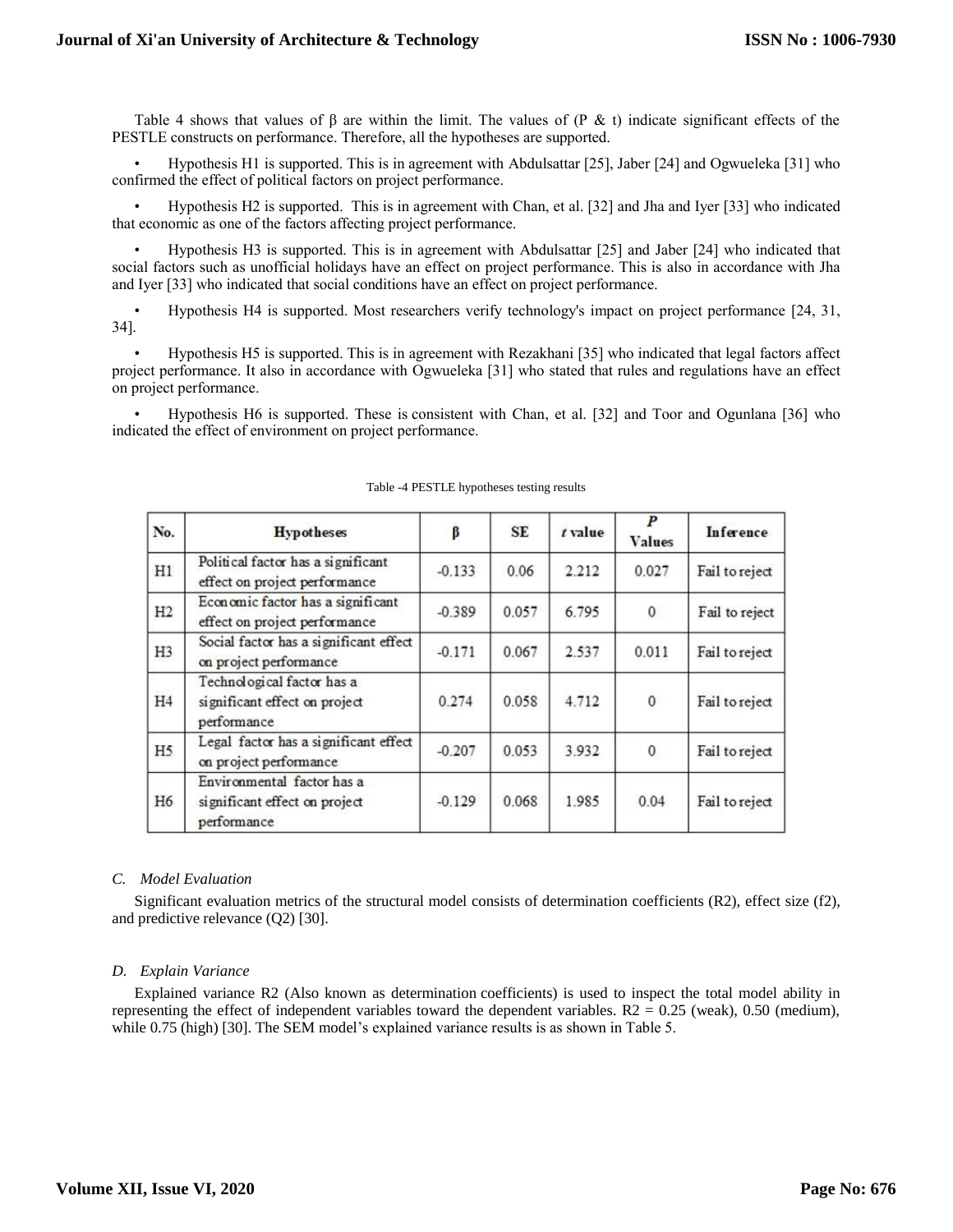|             | D.    | $R2$ Adjusted |
|-------------|-------|---------------|
| Performance | 0.648 |               |

The R2 value in Table 5 indicates the SEM model reliability since its value exceeds 0.5. This value indicates that more than 64.8 % of performance in terms of time, quality and cost can be attributed to PESTLE effect.

#### *E. Effect Size*

The size of the effect is used to evaluate whether the model's particular exogenous construct may have significant effect on endogenous constructs. Hair Jr, et al. [30] specifies  $f2 = 0.2$  (small), 0.15 (medium) and 0.35 (large). Table 6 listed the SEM model's effect size results:

| <b>Exogenous Variables</b> | Performance |  |  |
|----------------------------|-------------|--|--|
| Economic                   | 0.276       |  |  |
| Environment                | 0.029       |  |  |
| Legal                      | 0.117       |  |  |
| <b>Political Factors</b>   | 0.047       |  |  |
| Social                     | 0.059       |  |  |
| Technological              | 0.159       |  |  |

Table -6 Effect size results of the SEM Model

Table 6 shows various effect sizes of the PESTLE factors on performance. The economic factors have medium effect size (0.276) followed by medium effect of technology (0.159), the remaining factors had smaller impact sizes.

#### *F. Predictive Relevance*

Predictive relevance (Q2) is the model's ability to predict omitted sample values using blindfolding process [37]. With a Q2 value above zero, the path model possesses a predictive relevance for selected reflective endogenous construct.

Table -7 Predictive relevance results of second model

|             | n market |  |  |
|-------------|----------|--|--|
| Performance |          |  |  |

Table 7 demonstrated that the Q2 has a value higher than zero, that indicate the path model predictive relevance for the performance construct.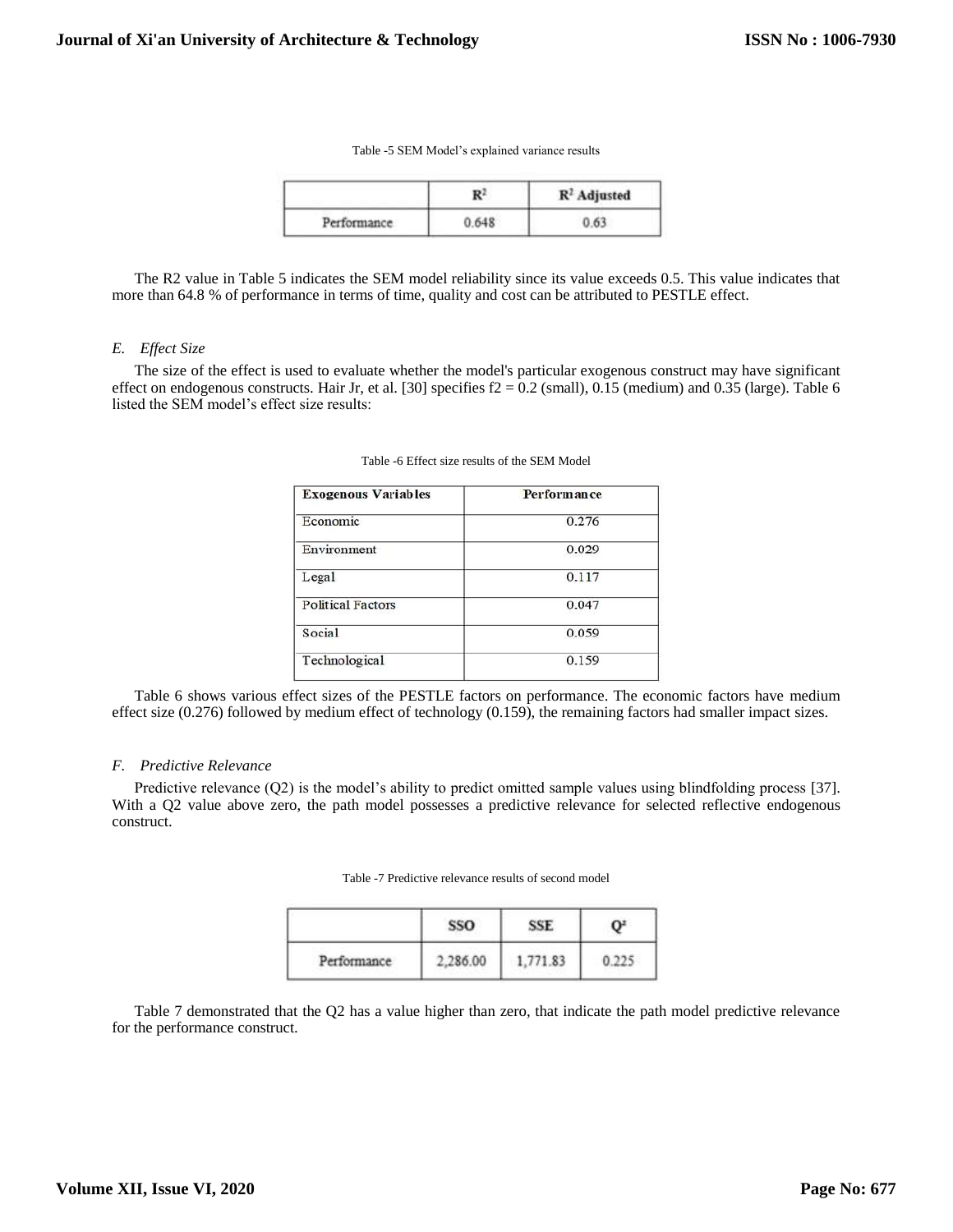# *G. Interview Result*

The targeted interviewees are construction industry experts from Iraq with relevant experiences to this study. Interviewees' information is listed in Table 8. All the interviewees confirmed the effect of all PESTLE factors on their projects performance but in various extents. Based on Table 8, the most frequent factors are EC=10, TC=10, PL =7, SC=7, LG=5, and EN=2. This means that economy and technology are the most effect factors, followed by social, political, legal, and environmental. This is in consistence with the survey findings, where the economic factors have larger effect size followed by technology.

| No.                      | <b>Position</b>    | <b>Qualification</b> | <b>Experience</b><br>(Years) | Project size<br><b>Million USD</b>     | <b>Notified Factors</b>                                                                                                               |
|--------------------------|--------------------|----------------------|------------------------------|----------------------------------------|---------------------------------------------------------------------------------------------------------------------------------------|
| 1                        | Civil<br>engineer  | Master               | $5 - 7$                      | Low-medium<br>10.50M                   | SC.EN<br>Hostile social environment, Problems due<br>adjacent or nearby projects                                                      |
| $\overline{\phantom{a}}$ | Project<br>Manager | Master               | $7 - 10$                     | Low-medium<br>$10-50M$                 | EC. TC<br>Hostile social environment. Bribes and<br>commissions. Limited authority of<br>supervisors engineers                        |
| 3                        | Civil<br>engineer  | P11D                 | $5 - 7$                      | Low<br>Less than 10M                   | EC. TC. SC<br>Unavailability of experienced and qualified<br>personnel. Unavailability of resources,<br>Escalation of material prices |
| $\cdot$                  | Civil.<br>engineer | Master               | $5 - 7$                      | Medium<br>50-100 M                     | TC<br>Unavailability of experienced and qualified<br>personnel. Low skill of project leadership                                       |
| $\mathbf{s}$             | Civil<br>engineer  | Master               | 13                           | Low <sup>-</sup><br>Less than 10M      | TC.LG.<br>Low contractor experience                                                                                                   |
| 6                        | Project<br>Manager | P11D                 | $7 - 10$                     | Large<br>More than 100 M               | EC.LG.TC<br>Unqualified staff. Late payment                                                                                           |
| $\overline{z}$           | Project<br>Manager | P1 <sub>1</sub>      | $5 - 7$                      | Low:<br>Less than 10M                  | LG<br>Lack of coordination among all parties                                                                                          |
| s                        | Civil<br>engineer  | Master               | $5 - 7$                      | Medium<br>50-100 M                     | SC<br>Religious observances Unqualified staff                                                                                         |
| $\circ$                  | Civil<br>engineer  | Master               | $5 - 7$                      | Large<br>More than 100 M               | TC<br>Design change. Unavailability of IT                                                                                             |
| 10                       | Project<br>Manager | Master               | $7 - 10$                     | Low-medium<br>$10-50M$                 | SC. PL<br>Hostile Social Environment, Bureaucracy                                                                                     |
| 11                       | Civil<br>engineer  | Master               | $5 - 7$                      | Low<br>Less than 10M                   | EC<br>Financial Appraisals: fake bank statement                                                                                       |
| 12                       | Civil<br>engineer  | Master               | 1.1                          | Large<br>More than 100<br>$\mathbf{M}$ | PL. EC. TC. SC. EN<br>Critical situation, Government budget,<br>Hostile social environment, Unexpected<br>climate conditions          |
| 13                       | Consultant         | P11D                 | $7 - 10$                     | Medium<br>50-100 M                     | PL EC. SC. LG                                                                                                                         |
| 1.4                      | Civil<br>engineer  | PhD                  | $5 - 7$                      | Large<br>More than 100 M               | PL. EC. TC<br>Work delay, low performance quality                                                                                     |
| 15                       | Civil<br>enginoer  | P11D                 | $5 - 7$                      | Low<br>Less than 10M                   | PL, EC, SC<br>Critical situation, Economic is not stable,<br>Hostile social environment (difficult to<br>interact with people)        |
| 16                       | Consultant         | P11D                 | $5 - 7$                      | Low-medium<br>$10-50M$                 | PL EC. TC                                                                                                                             |
| 17                       | Civil<br>engineer  | P11D                 | $5 - 7$                      | Low<br>Less than 10M                   | PL TC                                                                                                                                 |
| 1S                       | Project<br>Mæiager | P11D                 | $7 - 10$                     | Medium<br>50-100 M                     | EC.LG                                                                                                                                 |

#### Table -8 Interviewee's information

# V.CONCLUSION

The SEM model indicate various significant effects of the PESTLE factors on the performance. The findings also confirm the SEM model reliability, and show that PESTLE factors affect more than half of the performance based on time, quality and cost. It also indicates that time, quality and cost significantly contribute to the convergent extents performance. This can interpret their usage by most researchers to measure the project performance. This is also in agreement with this research that utilizes them as key performance indicators. The findings help to increases the awareness of the construction companies in Iraq to consider the effect of PESTLE factors so as to prevent risks and delay in construction projects development, control expenditures, and achieve competitive advantages.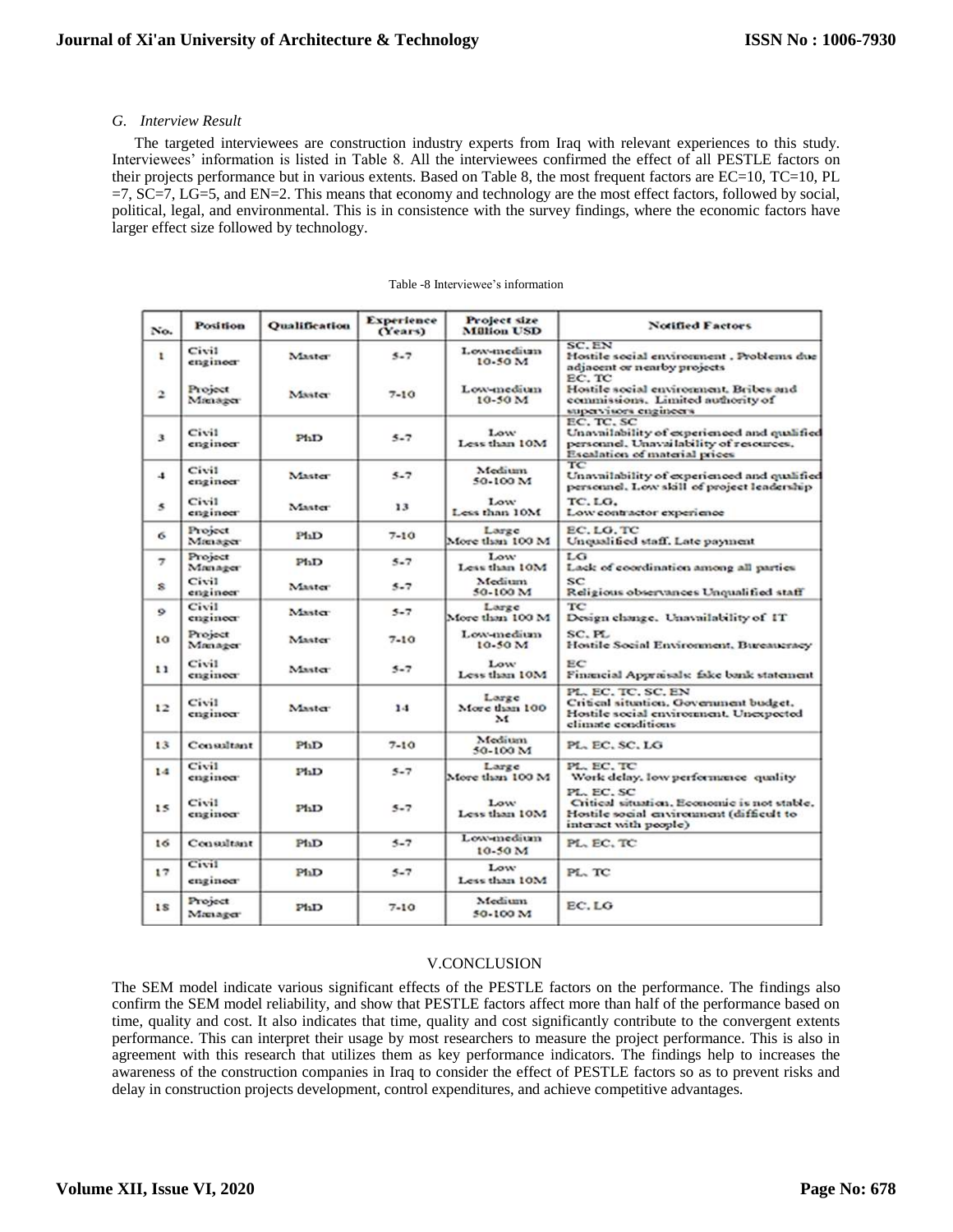# REFERENCES

- [1] N. Kathomi, "Factors Influencing Quality Of Building Construction Projects: A Case Of Tharaka Nithi County Government, Kenya," Master thesis, University Of Nairobi, 2016.
- [2] P. U. Okoye, C. C. Mbakwe, and E. N. Igbo, "Modeling the construction sector and oil prices toward the Growth of the Nigerian Economy: An Econometric Approach," *Economies,* vol. 6, no. 1, p. 16, 2018.
- [3] W. Bello, "Project performance diagnostics: a model for assessing construction project performance in Nigeria," University of Salford, Manchester, 2018.
- [4] H. Abdulaali, I. Usman, and M. Al-Ruwashedi, "A Review on Sustainable and Green Development in the Tourism and Hotel Industry in Malaysia," *Journal of Advanced Research in Dynamical and Control Systems,* vol. 11, pp. 854-867, 10/31 2019.
- [5] H. Abdulaali, M. Hanafiah, i. usman, N. U. M. Nizam, and M. Abdulhasan, "A Review on Green Hotel Rating Tools, Indoor Environmental Quality (IEQ) and Human Comfort," vol. 29, pp. 128-157, 01/27 2020.
- [6] H. Abdulaali, I. Usman, M. Hanafiah, M. Abdulhasan, M. Hamzah, and A. Nazal, "Impact of poor Indoor Environmental Quality (IEQ) to Inhabitants' Health, Wellbeing and Satisfaction," pp. xx-xx, 01/01 2020.
- [7] I. Abdul Rahman *et al.*, "Time and cost performance of construction projects in southern and central regions of Peninsular Malaysia," 2012.
- [8] L. S. Chin and A. R. A. Hamid, "The practice of time management on construction project," *Procedia Engineering,* vol. 125, pp. 32-39, 2015.
- [9] S. Durdyev, H. T. Eng, and K. Y. Cheng, "Quantification of Critical Success Factors of Contractors in Cambodia: AHP Approach," *Journal of Management, Economics, and Industrial Organization,* vol. 2, no. 2, pp. 51-6, 2018.
- [10] E. Auma, "Factors affecting the performance of construction projects in kenya: a survey of low-rise buildings in Nairobi Central Business District," *The International Journal of Business & Management,* vol. 2, no. 12, p. 115, 2014.
- [11] M. S. B. A. Abd El-Karim, O. A. Mosa El Nawawy, and A. M. Abdel-Alim, "Identification and assessment of risk factors affecting construction projects," *HBRC journal,* vol. 13, no. 2, pp. 202-216, 2017.
- [12] H. Alinaitwe, R. Apolot, and D. Tindiwensi, "Investigation into the causes of delays and cost overruns in Uganda's public sector construction projects," *Journal of Construction in Developing Countries,* vol. 18, no. 2, p. 33, 2013.
- [13] S. Apolot, "Potential of school gardening as a laboratory for developing life skills in agriculture in primary schools: A case study of Soroti and Kamuli Districts, Uganda," 2013.
- [14] E. Soewin and T. Chinda, "Factors affecting construction performance: exploratory factor analysis," in *IOP Conference Series: Earth and Environmental Science*, 2018, vol. 140, no. 1, p. 012102: IOP Publishing.
- [15] M. Sibiya, C. Aigbavboa, and W. Thwala, "A Theoretical Harmonization of the Factors Affecting the Performance of Construction Projects," in *6th International Conference on Humanities, Geography and Economics (ICHGE'2014) Nov*, 2014, pp. 27-28.
- [16] L. S. Khalid and I. A. Rahman, "Measuring the Effect of the External Factors on Iraqi Construction Projects Performance USING PESTLE Technique," 2019.
- [17] L. S. Khalid and I. A. Rahman, "Conceptual Model for the External Factors Affecting Project Performance Using PESTLE Factors."
- [18] A. Enshassi, S. Mohamed, and S. Abushaban, "Factors affecting the performance of construction projects in the Gaza strip," *Journal of Civil engineering and Management,* vol. 15, no. 3, pp. 269-280, 2009.
- [19] N. Rastogi and M. Trivedi, "PESTLE technique–a tool to identify external risks in construction projects," *International Research Journal of Engineering and Technology (IRJET),* vol. 3, no. 1, pp. 384-388, 2016.
- [20] I. Babalola, O. E. Oluwatuyi, A. Lawal, and E. Aiyewalehinmi, "Factors influencing the performance of construction projects in Akure, Nigeria," *International Journal of Civil Engineering, Construction and Estate Management,* vol. 3, no. 4, pp. 57-67, 2015.
- [21] E. Pulaj and V. Kume, "How the Albanian external environment affect the construction industry," *Annales Universitatis Apulensis: Series Oeconomica,* vol. 15, no. 1, p. 295, 2013.
- [22] R. H. Ansah, S. Sorooshian, S. B. Mustafa, and G. Duvvuru, "Lean construction tools," in *Proceedings of the 2016 International Conference on Industrial Engineering and Operations Management Detroit, Michigan, USA*, 2016.
- [23] G. A. Bekr, "Factors affecting performance of construction projects in unstable political and economic situations," 2006.